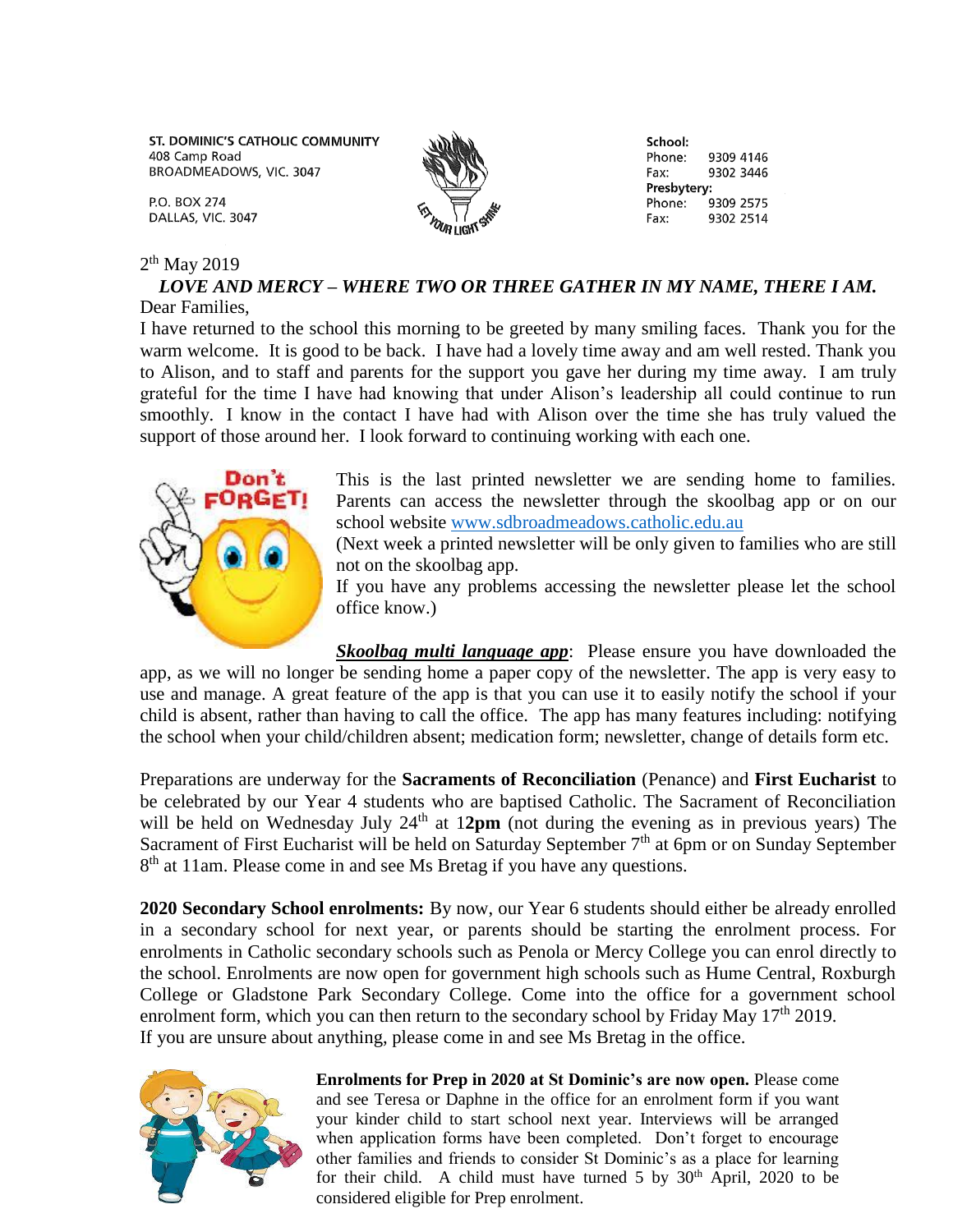

**Congratulations to the following students who were** Week 5 Students of the Week

| <b>Prep Red</b>    | : Ramal, Naya        |
|--------------------|----------------------|
| <b>Prep Purple</b> | : Stella, Eluney     |
| 1/2L               | : Elia, Andi         |
| 1/2M               | : Sophia, Virjinia   |
| 1/2N               | : Glory, Jayden 5/6J |

**Prep Red : Ramal, Naya 3/4P: Jack, Christina Prep Purple : Stella, Eluney 3/4R: Maria, Martin, Tamar 1/2L : Elia, Andi 3/4S: Daniel, Chelsea 1/2M : Sophia, Virjinia 5/6I: Mary M, Nassef 1/2N : Glory, Jayden 5/6J: 5/6K: Rashmi, Mary O**

 **Miss Sharon's awards: Onel, Hannah, Nirman Mrs Burnett's Reading Award: Yohan, Fadi Mrs Menassa Learning Club:** 



### **Let's Eat Kiosk: CANTEEN**

 **SNACK BAR IS OPEN TUESDAY AND THURSDAYEACH WEEK Each child can spend up to \$2.00 AT SNACK BAR. Tuesday, May 28th: Shamy, Magd Thursday, May 30th: Marie, Susana**

|                                | Some important dates for the coming weeks (more to come)              |
|--------------------------------|-----------------------------------------------------------------------|
| Week 6                         |                                                                       |
| Monday May 27th                | Katie and Alison at NCCD briefing                                     |
|                                | Year 5/6 AFL Clinic                                                   |
| Tuesday May 28 <sup>th</sup>   | 3/4 swimming program begins                                           |
|                                | ReLATE Core team at Mackillop Family Services - Alison, Katie, Lucia, |
|                                | Teresa, Sharon R, Sharon D and Gayle                                  |
| Wednesday May 29 <sup>th</sup> | 3/4 swimming program                                                  |
|                                | <b>Breakfast Club</b>                                                 |
|                                | Emerging Leaders PL - Katie                                           |
|                                | Principal's Briefing – Alison                                         |
|                                | Speech PL - Michelle G                                                |
| Thursday May 30 <sup>th</sup>  | 3/4 swimming program                                                  |
|                                | 9.10a.m. Prep-2 Mass                                                  |
|                                | Emerging Leaders PL - Katie                                           |
|                                | Literacy/Numeracy Leaders Network Mtg - Gay & Sonia                   |
|                                | Michelle Vasallo in                                                   |
| Friday May 31st                | 3/4 swimming program                                                  |
|                                | Mr Kim LSL for a week                                                 |
|                                | <b>Breakfast Club</b>                                                 |
|                                | Penola Partnership Principal's Mtg - Gayle                            |
|                                | Year 5/6 Interschool Sport - away                                     |
|                                | Michelle Vasallo in                                                   |
|                                | Wellbeing Network Mtg - Katie                                         |
|                                | Assembly-5/6J                                                         |
| Week 7                         |                                                                       |
| Monday June 3rd                | Penola work experience begins                                         |
|                                | Gayle and Alison at Government House                                  |
|                                | Grade 1/2 Hands on Science Incursion                                  |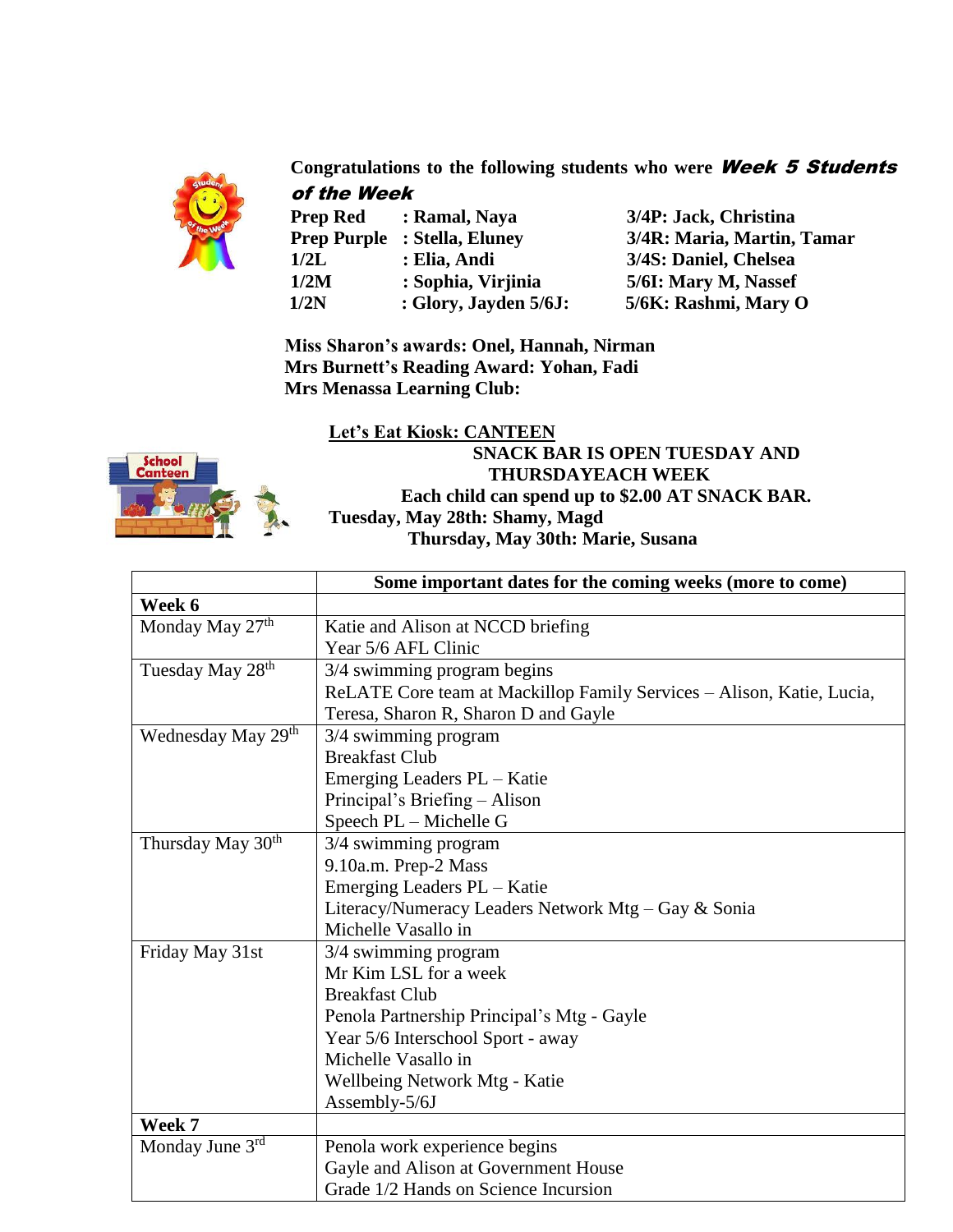| Tuesday June 4 <sup>th</sup>    | $3/4$ swimming                               |
|---------------------------------|----------------------------------------------|
| Wednesday June 5 <sup>th</sup>  | $3/4$ swimming                               |
|                                 | Prep Museum Excursion                        |
| Thursday June 6 <sup>th</sup>   | $3/4$ swimming                               |
| Friday June 7th                 | $3/4$ swimming                               |
|                                 | <b>Alison-Deputy Network</b>                 |
|                                 | 5/6 interschool sports-home                  |
|                                 |                                              |
|                                 |                                              |
| Week 8                          |                                              |
| Monday June 10th                | Queen's Birthday Public Holiday (No school!) |
| Tuesday June 11th               | $3/4$ mass                                   |
| Wednesday June 12 <sup>th</sup> | <b>ReLATE PL for Core Team</b>               |
| Thursday June 13th              | $5/6$ mass                                   |
| Friday June 14 <sup>th</sup>    | Maths incursion in Hall                      |
|                                 |                                              |
| Mon-Wed June $17th$ ,           | Year 6 Camp                                  |
| $18th$ and $19th$ .             |                                              |
| Friday June 28th                | Students finish school at 1.30pm.            |

# **"The strongest people are not those who show strength in front of us, but those who win battles we know nothing about."**

Stay warm and dry during the week ahead.

Gayle